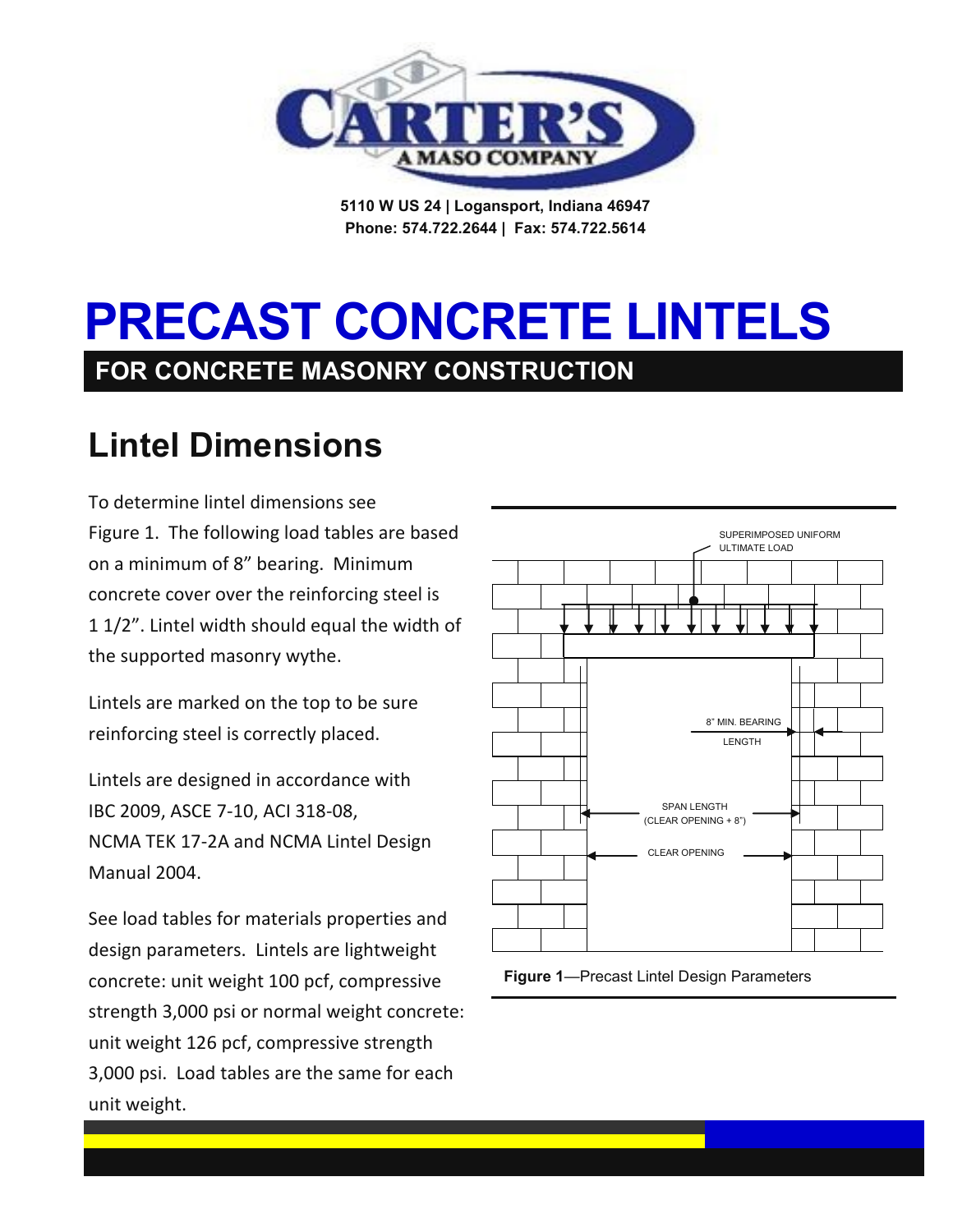

## **8" x 8" LINTEL SECTION**



## **6" x 8" LINTEL SECTION**



#### **4" x 8" LINTEL SECTION**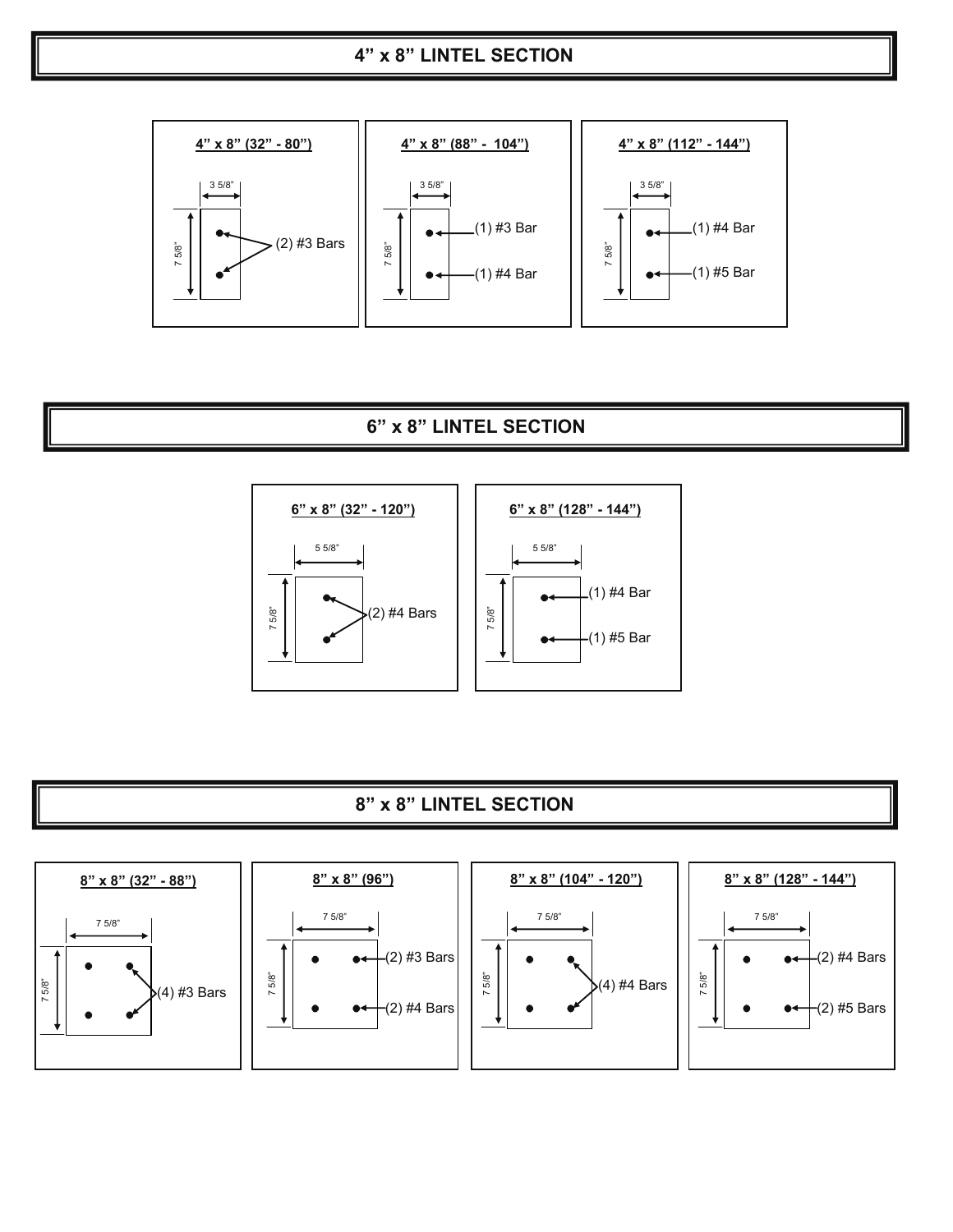## **4" x 8" CONCRETE LINTEL LOAD TABLE**

| <b>Lintel Reinforcing</b>                   | Nominal Lintel Length (in)   | Clear Opening,<br>L(in)           | <b>Lintel Ultimate Load</b><br>Capacity; wu (plf) | $\mathbf{4}^{\prime}$ |
|---------------------------------------------|------------------------------|-----------------------------------|---------------------------------------------------|-----------------------|
| (1) #3 Bar Top and Bottom                   | 32                           | 16                                | 2948                                              | L                     |
|                                             | 40                           | 24                                | 1766                                              |                       |
|                                             | 48                           | 32                                | 1256                                              |                       |
|                                             | 56                           | 40                                | 972                                               |                       |
|                                             | 64                           | 48                                | 791                                               | M                     |
|                                             | 72                           | 56                                | 665                                               | f'                    |
|                                             | 80                           | 64                                | 587                                               |                       |
| $(1)$ #4 Bar in Bottom, $(1)$ #3 Bar in Top | 88                           | 72                                | 500                                               | fy                    |
|                                             | 96                           | 80                                | 379                                               | Li                    |
|                                             | 104                          | 88                                | 294                                               | Li                    |
| $(1)$ #5 Bar in Bottom, $(1)$ #4 Bar in Top | 112                          | 96                                | 275                                               |                       |
|                                             | 128                          | 112                               | 175                                               |                       |
|                                             | 144                          | 128                               | 117                                               |                       |
|                                             | = Governed by Shear Capacity |                                   |                                                   |                       |
|                                             |                              | = Governed by Deflection of L/600 |                                                   |                       |

**4" x 8" Lintel Lintel Width = 3 5/8" Lintel Height = 7 5/8"**

**Material Properties:**  $c = 3,000$  psi

 $= 60,000$  psi intel Lightweight = 19 plf intel Normal Weight = 24 plf

## **6" x 8" CONCRETE LINTEL LOAD TABLE**

| <b>Lintel Reinforcing</b>                   | Nominal Lintel Length (in)   | Clear Opening,<br>L(in) | <b>Lintel Ultimate Load</b><br>Capacity; wu (plf) |
|---------------------------------------------|------------------------------|-------------------------|---------------------------------------------------|
| (1) #4 Bar Top and Bottom                   | 32                           | 16                      | 4480                                              |
|                                             | 40                           | 24                      | 2693                                              |
|                                             | 48                           | 32                      | 1919                                              |
|                                             | 56                           | 40                      | 1486                                              |
|                                             | 64                           | 48                      | 1210                                              |
|                                             | 72                           | 56                      | 1018                                              |
|                                             | 80                           | 64                      | 878                                               |
|                                             | 88                           | 72                      | 718                                               |
|                                             | 96                           | 80                      | 548                                               |
|                                             | 112                          | 96                      | 340                                               |
|                                             | 120                          | 104                     | 274                                               |
| $(1)$ #5 Bar in Bottom, $(1)$ #4 Bar in Top | 128                          | 112                     | 236                                               |
|                                             | 144                          | 128                     | 160                                               |
|                                             | = Governed by Shear Capacity |                         |                                                   |
|                                             |                              |                         |                                                   |

**6" x 8" Lintel Lintel Width = 5 5/ 8" Lintel Height = 7 5/8"**

**Material Properties:**  $c = 3,000$  psi y = 60,000 psi Lintel Lightweight = 30 plf Lintel Normal Weight = 38 plf

## **8" x 8" CONCRETE LINTEL LOAD TABLE**

| <b>Lintel Reinforcing</b>                     | Nominal Lintel Length (in)                                        | <b>Clear Opening,</b><br>L(in) | <b>Lintel Ultimate Load</b><br>Capacity; wu (plf) |  |
|-----------------------------------------------|-------------------------------------------------------------------|--------------------------------|---------------------------------------------------|--|
| (2) #3 Bars Top and Bottom                    | 32                                                                | 16                             | 6202                                              |  |
|                                               | 40                                                                | 24                             | 3714                                              |  |
|                                               | 48                                                                | 32                             | 2641                                              |  |
|                                               | 56                                                                | 40                             | 2044                                              |  |
|                                               | 64                                                                | 48                             | 1663                                              |  |
|                                               | 72                                                                | 56                             | 1399                                              |  |
|                                               | 80                                                                | 64                             | 1175                                              |  |
|                                               | 88                                                                | 72                             | 922                                               |  |
| $(2)$ #4 Bars in Bottom, $(2)$ #3 Bars in Top | 96                                                                | 80                             | 780                                               |  |
| (2) #4 Bars Top and Bottom                    | 104                                                               | 88                             | 659                                               |  |
|                                               | 112                                                               | 96                             | 519                                               |  |
|                                               | 120                                                               | 104                            | 415                                               |  |
| (2) #5 Bars in Bottom, (2) #4 Bars in Top     | 128                                                               | 112                            | 363                                               |  |
|                                               | 132                                                               | 116                            | 327                                               |  |
|                                               | 140                                                               | 124                            | 267                                               |  |
|                                               | 144                                                               | 128                            | 242                                               |  |
|                                               | = Governed by Shear Capacity<br>= Governed by Deflection of L/600 |                                |                                                   |  |

**8" x 8" Lintel Lintel Width = 7 5/8" Lintel Height = 7 5/8"**

#### **Material Properties:**

f'c = 3,000 psi fy = 60,000 psi Lintel Lightweight = 40 plf Lintel Normal Weight = 51 plf